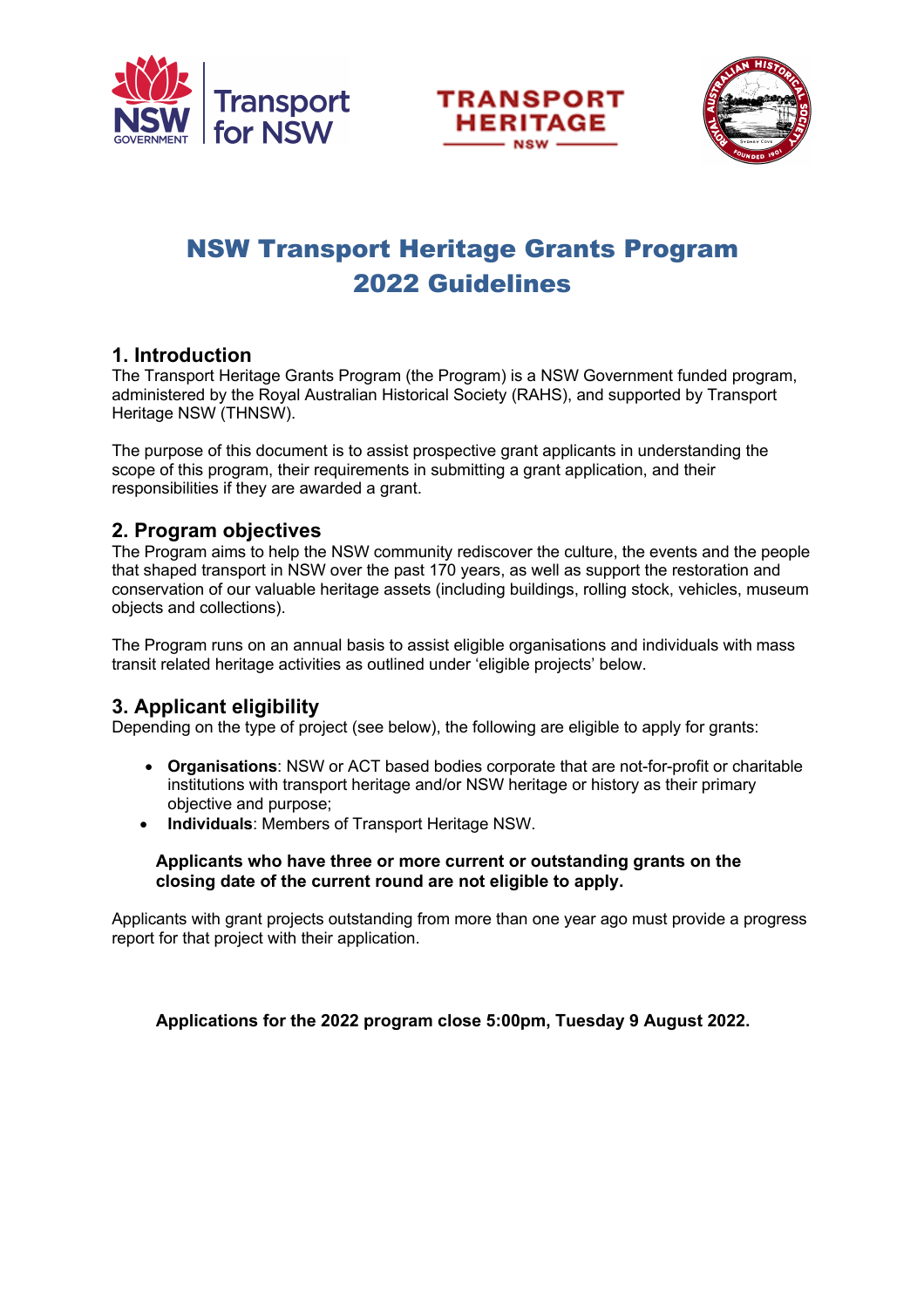### **4. How to apply**

Electronic copies of the application forms are available on the RAHS website.

Applicants are encouraged to submit applications by email to grants@rahs.org.au.

Although not encouraged, applications are accepted by post: NSW Transport Heritage Grants Program Coordinator Royal Australian Historical Society 133 Macquarie Street Sydney NSW 2000

Completed application forms and all required supporting documentation must be received by RAHS by the closing date. Incomplete applications will not be considered. All applicants will be emailed confirmation of receipt of their application by RAHS.

### **Applications for the 2022 program close 5:00pm, Tuesday 9 August 2022.**

### **5. Eligible projects**

### **5.1 Project Categories**

*Restoration, reconstruction or preservation* of a heritage transport item (available for eligible organisations only)

This category comprises projects which directly involve the restoration and/or conservation of transport heritage assets (including buildings, rolling stock, vehicles, museum objects and collections) which are not eligible for other Government funding administered by THNSW.

- Priority will be given to projects involving assets with strong and significant links to the transport history of NSW.
- All necessary approvals to conduct the works must be acquired prior to submitting the application and relevant evidence provided.
- If the project relates to a heritage asset owned by the applicant, proof of ownership must be provided with the application.
- If the project relates to a heritage asset not owned by the applicant, it must be owned by a not-for-profit incorporated body or Government body.
- If the project relates to a heritage asset not owned by the applicant, the applicant must include evidence of approval from the owner to conduct works in line with that agreement.
- If the project relates to an operational asset, evidence of accreditation by the relevant regulator (e.g. National Rail Safety Regulator) must be provided.

#### *Exhibition, interpretation, education or publication* relating to heritage transport (available for eligible organisations only)

This category comprises projects that involve educating the community about NSW transport heritage or the operation of transport heritage passenger services. Examples include:

- museum exhibitions
- public programs
- education programs
- in vehicle commentary.

Education programs must be developed in conjunction with education professionals, a letter of support from a local school and contribute to the curriculum.

*Study, consultation, report or review* that will assist in managing a heritage transport place or item in NSW or the ACT (available for eligible organisations and individuals)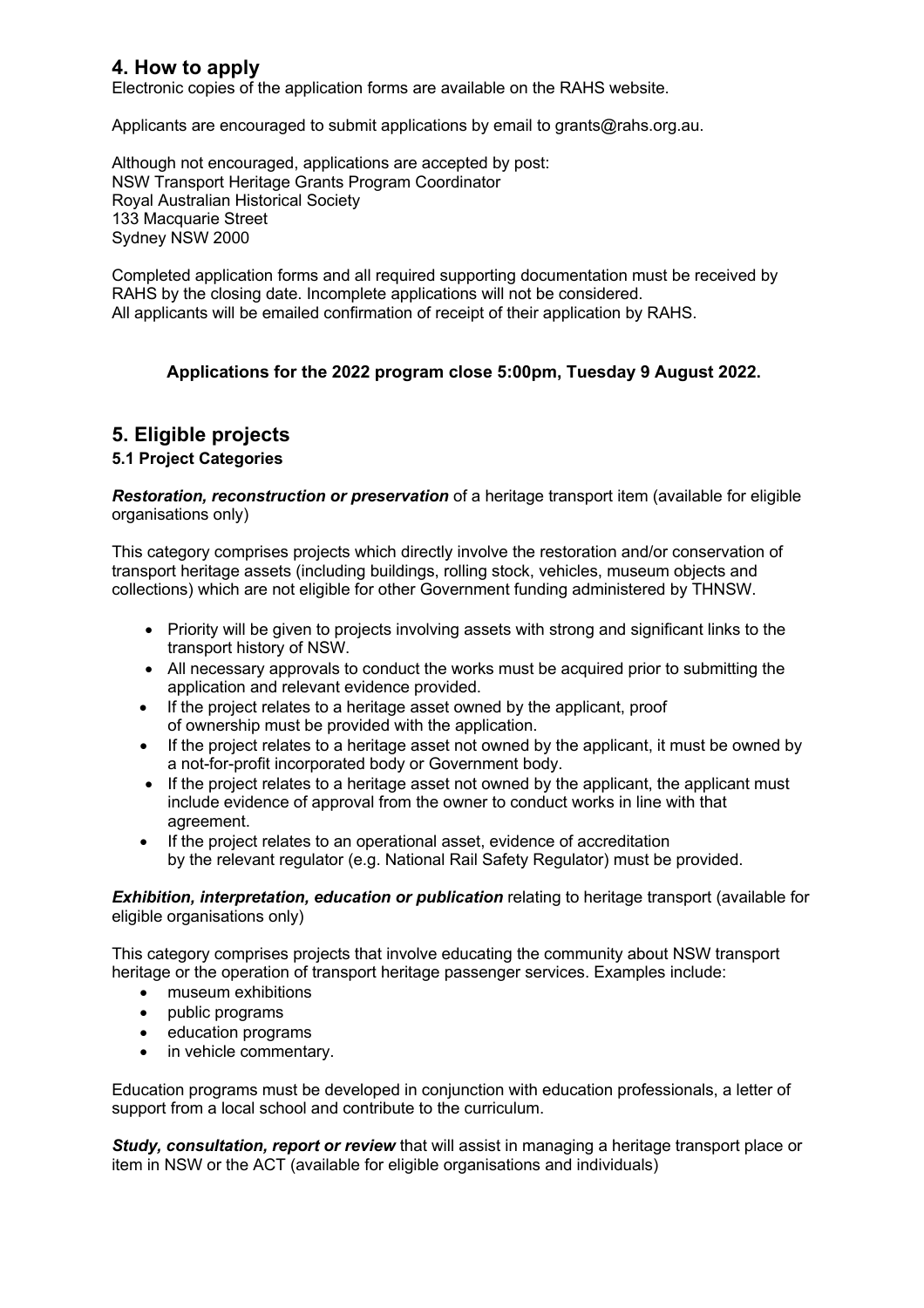This category comprises conservation management plans, statements of significance and heritage management plans.

### **5.2 Ineligible Projects**

### *The following types of projects will not be funded under the program:*

- projects with milestones that are deemed to be unviable for completion within the allocated timeframe
- projects and/or organisations deemed to be unsustainable
- projects that present an unacceptable health or safety risk
- projects involving assets or activities that receive other NSW Government funding
- projects relating to private road, water and air transport, i.e. cars, private yachts, or private planes
- track and infrastructure projects
- reprints of print interpretation (unless there has been additional research and substantial revision)
- retrospective funding for projects already completed or underway
- normal administrative expenses and running costs
- travel expenses
- training expenses
- non-heritage activities, including: non-heritage commercial projects, display of nonheritage assets in museums, hire of museums for commercial activities, provision of uniforms.

### **6. Funding**

Applications for smaller grants are encouraged.

Grants will be assessed on their needs and merits; however, it is unlikely that grant amounts awarded would exceed \$15,000 (GST inclusive).

In exceptional cases, projects may be granted for larger amounts. It is advised that applicants discuss their application for a larger amount with RAHS prior to lodgement. The upper limit of funding available for any one project is \$55,000 (GST inclusive) and a maximum of one grant of this size may be awarded each funding round.

### **A maximum of two applications per applicant can be funded in each round.**

#### **Please consider your priorities before commencing an application.**

Payments for grants will be made in one lump sum to cover the funding period. In exceptional instances, and on a case-by-case basis, when a Grant is awarded for a larger amount, staggered payments may be considered.

Applicants are encouraged to consider co-funding and matching the requested grant amount for their nominated project/s. A detailed breakdown of the matched grant should be included with the completed application form including how you/your organisation will also contribute funding to the project, in cash and/or volunteer time.

Joint submissions are encouraged from eligible organisations and/or individuals.

### **7. Timeframe**

Grants will be awarded to cover a twelve-month period. It is expected that all grant activities will be undertaken during that period.. There is a formal process to apply for an extension that must be adhered to.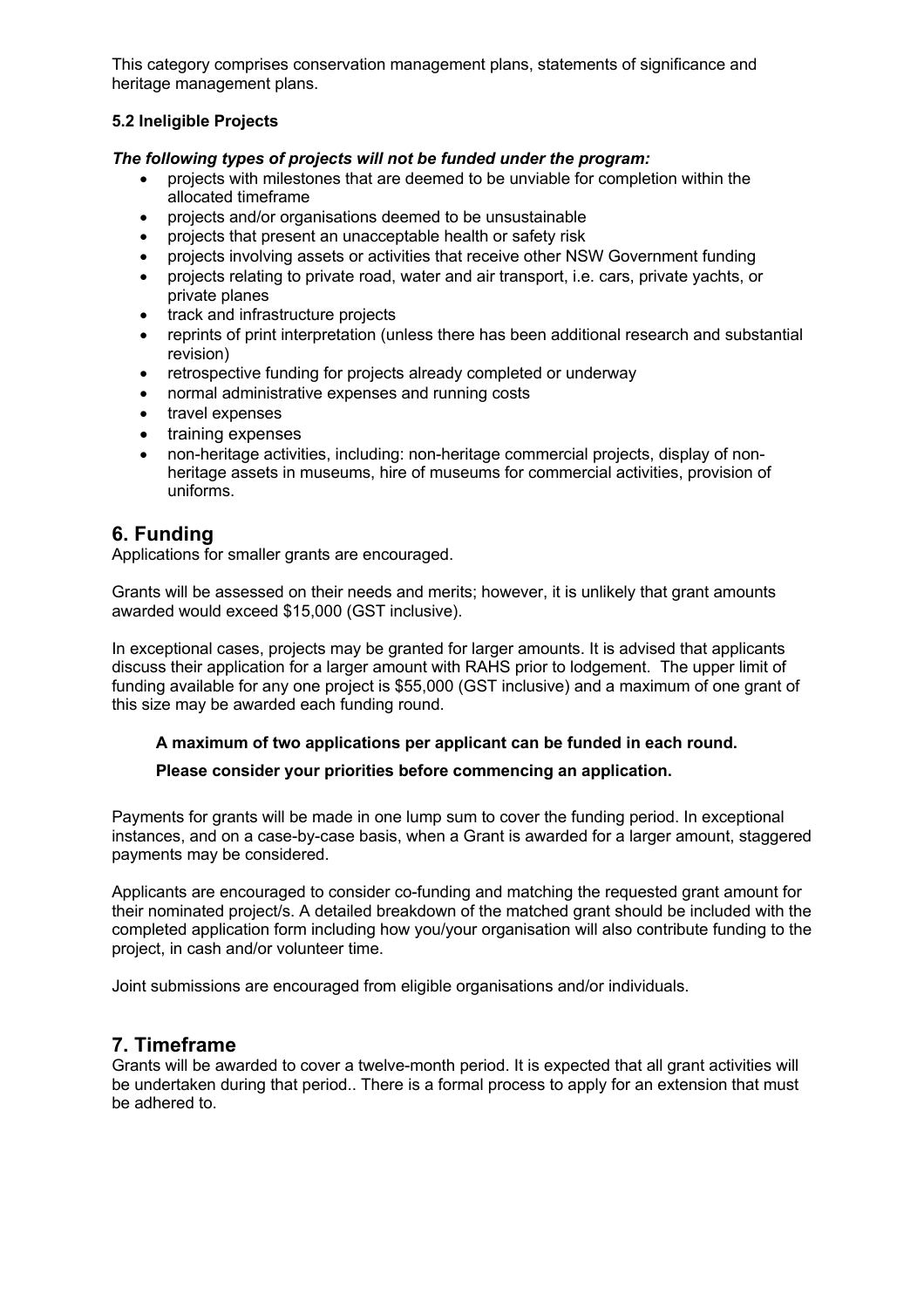### **8. Assessment process**

Applications will be assessed against the selection criteria by an assessment panel made up of one heritage asset specialist from THNSW, a heritage research and publications specialist from RAHS and at least one independent heritage specialist.

Each project application will be evaluated on its merits against the following selection criteria:

- the project's transport heritage significance
- the project's quality, including its aims, content, rationale and likely benefit
- the project's relevance and usefulness to its target audience and to the community more generally
- the project's viability, including planning, availability of resources, sustainable governance, financial planning and administration
- sustainability of the applicant, including capability and capacity of the applicant to deliver the project (evidence of past project delivery success)
- consideration of community participation and engagement with the project.

Information about the status of applications will not be released until all applications have been assessed and final decisions reached.

The Independent Funding and Advisory Panel (IFAP) will approve the grants based on the assessment panel's recommendations. However, if there is a high concentration of funds in one area of the State, IFAP will also consider the overall distribution of grant funding across the State and multiple grant rounds.

### **Restoration and conservation projects - additional requirements**

Applications for restoration and conservation projects must include additional details regarding:

- ownership of the asset/s
- heritage value of the asset/s
- overall condition of the asset/s
- use and purpose of the asset/s.

### **9. Conditions for successful Grants**

#### *Formal acceptance*

Recipients must sign a duplicated official notification letter from the RAHS detailing the terms and conditions of the Grant and return one signed copy of the letter and terms and conditions to the RAHS. Payment cannot be made until the RAHS receives the signed copy. This signed copy must be received by the RAHS by the date stated in the official notification letter or the offer of the Grant may be withdrawn without further notice.

#### *Purpose of the Grant*

Projects must be completed as outlined in the original application, or as per the agreed scope alterations (refer to *Alterations to the Project*). Funds must be expended and project milestones completed by the Project Completion Date set out under Key Dates.

A Statement of Expenditure, including receipts, must be provided with the end of project report for all applicants. If the Grant is awarded to an organisation, receipt of the Grant must also be shown in the organisation's annual financial statement.

If at the completion of the project any funds remain unexpended the recipient is required to return the funds. In exceptional circumstances approval may be given based on a written proposal for the funds to be used to extend the original scope of the project. If approval is not given or should the recipient choose not to use any remaining funds, the recipient undertakes to return these as directed within three weeks of the Project Completion Date.

#### *Alterations to the project*

The RAHS will detail the terms and conditions of the grant, including any required modifications to the original project application, in the official notification letter. Any other significant alterations\ to the original application must be submitted via the RAHS for approval.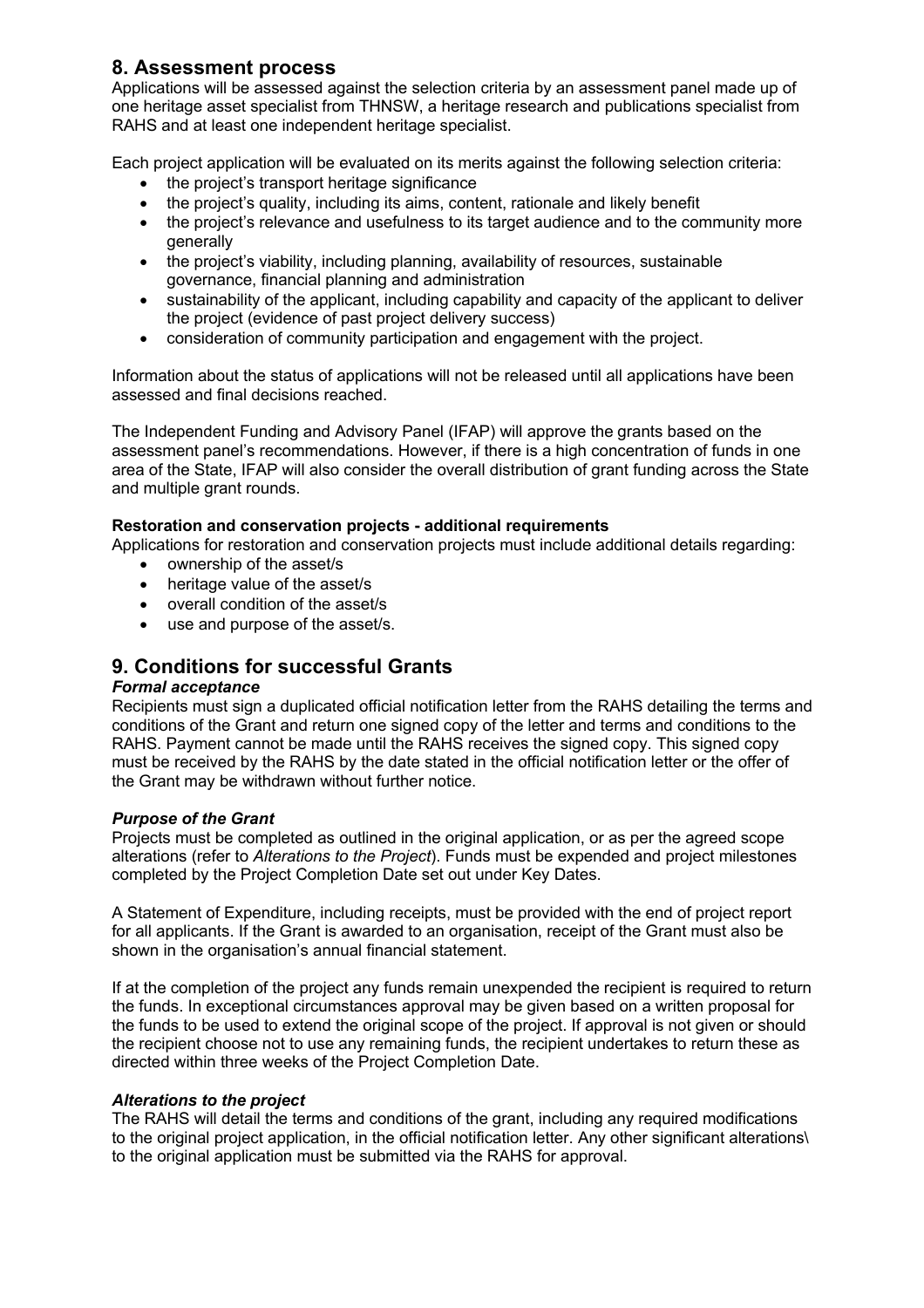### *Termination of the Grant*

The grant may be terminated if the conditions of the grant are not observed. If the grant is terminated, the recipient undertakes to return any unexpended funds as directed within three weeks of receiving the notification.

If funds have already been spent, these should be disclosed to RAHS (for example, materials to the total value of the grant which have been pre-purchased at the outset) and a determination will be made on whether the recipient is required to reimburse the Grants Program for these funds.

#### *Reporting and Acquittal*

Grant recipients must provide progress updates every 6 months or as requested by RAHS. These reports should detail how the grant is being spent, any areas of difficulty being faced and initiatives made possible by the grant. RAHS will advise grant recipients when this information will be required.

Upon completion of the project, all recipients will be required to provide a full report, including proof of the successfully completed project and/or final milestone in the end of project report in the form of photographic evidence (for *Restoration and Conversation* and *Education* projects) or a copy or link to the final innovative digital or print interpretation for Research and Publication projects.

#### *Acknowledgment and publications*

In the case of publication, a copy of the publication, microfilm, digital file etc. must be deposited in the RAHS library. Audio-visual projects must comply with Australian copyright law.

In all publications, microfilms or digital copy relating to the funded projects, recipients must acknowledge the financial support received from the NSW Government in the manner advised at the time a grant is awarded.

TfNSW will hold a non-exclusive, royalty free, perpetual, irrevocable licence (including the right to grant sub-licences) to use, reproduce, publish, electronically transmit, electronically distribute, adapt, modify or otherwise deal with any intellectual property created in connection with the grant for non-commercial purposes. This is to ensure the grant program has the ability to best achieve its objective of ensuring future generations can enjoy the State's heritage and values.

#### *Publicity*

RAHS must be informed, in advance, of any media coverage or publicity generated by funded projects.

You must extend an invitation to a government representative, via the RAHS, to any launch or public event associated with the funding, and that where they are able to attend, they are acknowledged as official guests. Where practicable, they should be afforded the courtesy of publicly addressing the event.

#### *Risk management*

Grant recipients are responsible for managing their project, including any staff, volunteers, or third parties, in line with all relevant laws and regulations, including relevant work health and safety legislation. This includes taking sole responsibility for any liabilities and risks arising from delivering the project outputs.

Grant recipients are solely responsible for ensuring that any outputs from their project are fit for their intended purpose, including obtaining any certification etc. that may be required at law. Grant recipients must hold appropriate insurance for the type of project intended.